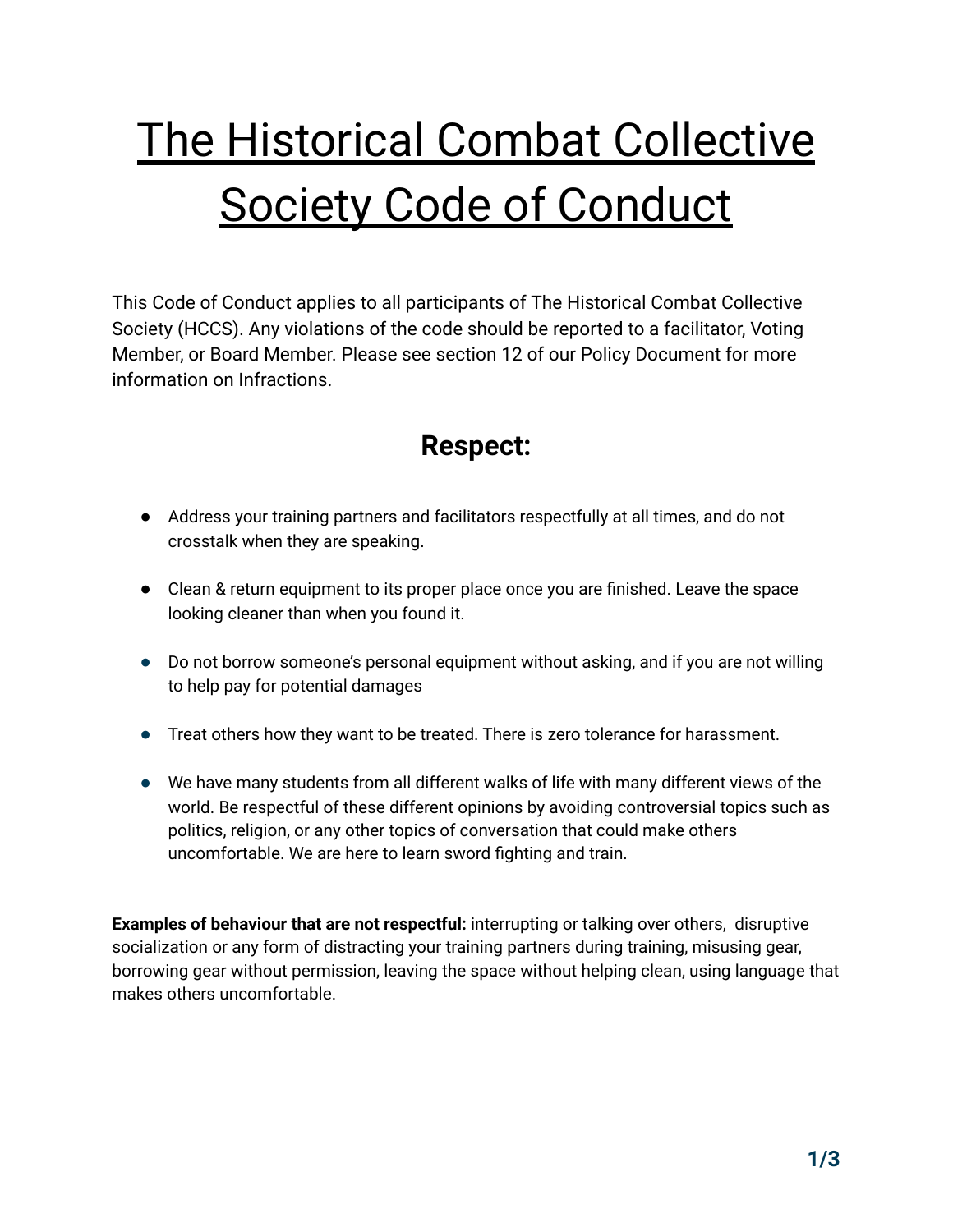# **Safety:**

You are responsible for your safety and that of your training partner. Accidents happen in all martial arts and, at times, injuries will occur. We should always try to minimize the risk to ourselves and our training partners.

- Out of consideration to your training partners, stay home if you are ill.
- Be present and pay attention. Accidents happen when we are distracted.
- Everyone is a "safety officer". If at any time you see something that you considered unsafe, stop the activity.
- Everybody is a "gear judge". If at any time you see a piece of equipment that you consider unsafe or is damaged, stop and get it checked out.
- Always exercise self-control. Never lose your temper or act out of anger. If need be - remove yourself from the activity.
- Do not train through an injury. Take the time to rest and recuperate. You'll be happier once you come back ready to go!
- Regulate yourself. You are responsible for your own well-being. Take water when you need to. Take a break if you need to.